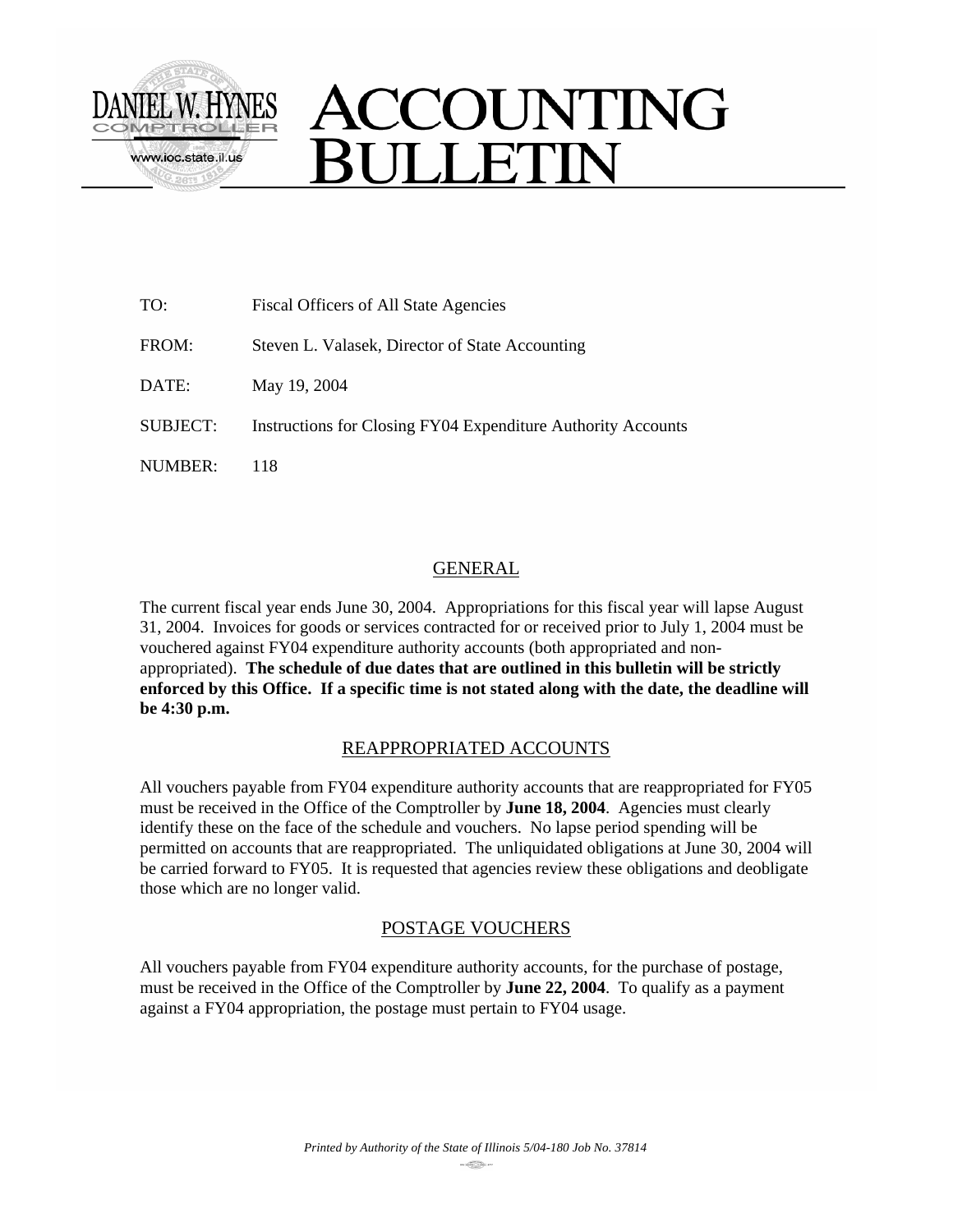## UTILITY BILLS

Agencies should continue the past practice of allocating utility bills that cover portions of June and July. Agencies have the option of either prorating utility bills to the proper month based upon the number of days service was provided, or charging the bill to the month and appropriate fiscal year which had the majority of serviced days. Once an option is chosen, it must be continued in all subsequent fiscal years.

### TELEPHONE BILLS

Telephone bills contain an advance charge for monthly service and charges for toll calls made the previous billing period. Agencies have the option of charging the entire bill according to the fiscal year the vendor's invoice date falls within, or allocating the advance charges according to billing date and the toll call charges according to actual toll call date. Once an option is chosen, it must be continued in all subsequent fiscal years.

### **TRAVEL**

Where travel at fiscal year end crosses into the new fiscal year, agencies have the option of charging all travel expenses incident to a specific trip to the fiscal year in which the travel began, or of allocating the expenses according to the days traveled in each fiscal year utilizing separate vouchers. Once an option is chosen, it must be continued in all subsequent years.

### LAPSE PERIOD – VOUCHERS

From July 1, 2004 through August 31, 2004, all paper vouchers and schedules must be stamped or otherwise marked as either "FY04" or "FY05" to clearly designate the fiscal year. The fiscal year indicator should be placed on the upper right-hand corner of each voucher and schedule. For paperless vouchers, "FY04" or "FY05" should be placed on the agency tape balance report. All paper vouchers covering goods or services to be paid from FY04 expenditure authority accounts during the lapse period should be stamped in a prominent place, "Contracted for Prior to July 1". For paperless vouchers, the statement "Contracted for Prior to July 1" should be stamped on the agency tape balance report. ALL TRANSACTIONS SUBMITTED ON A TAPE/FILE MUST BE FROM ONE FISCAL YEAR.

Lapse period expenditures are limited to those liquidating liabilities for goods and services contracted for prior to July 1, 2004.

Vouchers for service must contain beginning and ending dates of service. Vouchers for purchases must contain order date(s) or received date(s). All vouchers must contain a Proper Billing Date, if applicable.

All vouchers payable from FY04 expenditure authority accounts must be received in the Office of the Comptroller by **August 23, 2004**.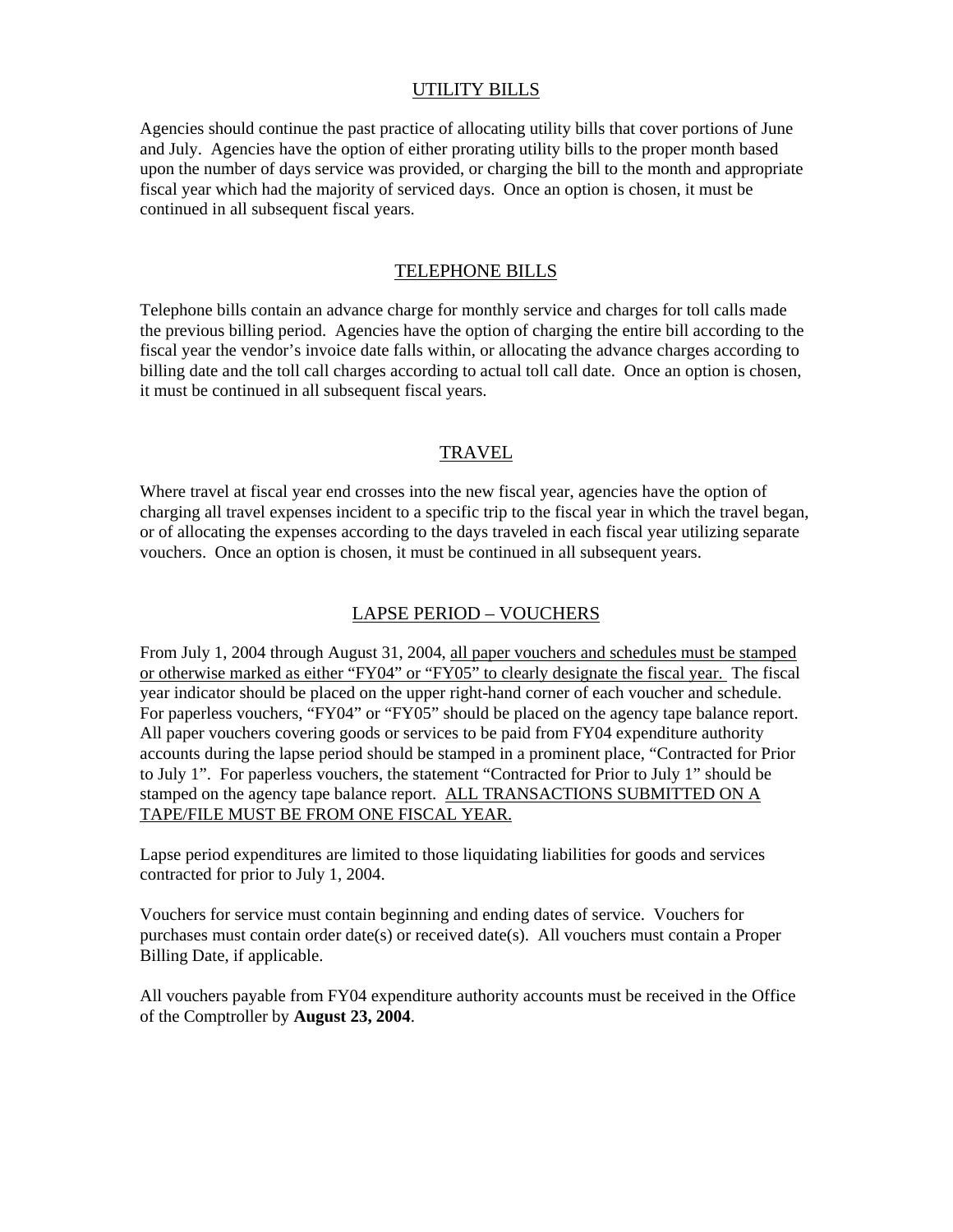## PROFESSIONAL OR ARTISTIC VOUCHERS

Any service which involves professional or artistic skills, or any personal services by an employee whose compensation is subject to income tax withholding (including contractual employees) must be performed by June 30, 2004 to be charged against the FY04 appropriation.

Any voucher for professional or artistic skills, or personal services submitted with a service date beyond June 30, 2004 will be ineligible for payment from FY04 and will be returned to the agency.

## LAPSE PERIOD – OBLIGATIONS

From July 1, 2004 through August 31, 2004, all contract related documents must be stamped or otherwise marked as either "FY04" or "FY05" to clearly designate the fiscal year. The fiscal year should be placed on the upper right-hand corner of the document.

Obligations established against FY04 expenditure authority accounts after June 30, must represent liabilities outstanding at June 30, 2004 (i.e., financial obligations for goods or services contracted for or received prior to July 1, 2004). In addition, all FY04 CODs filed after June 30 should be stamped "Contracted for Prior to July 1".

Outstanding obligations at June 30, 2004 may be canceled or decreased during the lapse period. Outstanding obligations representing actual contractual liabilities may be decreased or canceled only if such notice is accompanied by a contract amendment reflecting the corresponding decrease or cancellation. Contractual liabilities may also be increased during the lapse period as long as the increase is relevant to the original contract and is accompanied by a contract amendment executed prior to July 1, 2004 increasing the contract amount.

All obligation establishments, increases, decreases and cancellations that affect FY04 processing, must be received in the Office of the Comptroller by **August 17, 2004**.

# LAPSE PERIOD – TRANSFERS

All 2% transfers that affect FY04 processing must be received in the Office of the Comptroller by **August 24, 2004**. All Expenditure Transfers that affect FY04 processing must be received in the Office of the Comptroller by **August 18, 2004**.

## FY05 VOUCHERS AND OBLIGATIONS

Expenditures for goods and services contracted for after June 30, 2004 must be charged against FY05 expenditure authority accounts and cite obligations established in the FY05 accounts.

### **All transactions submitted on a tape/file must be from one fiscal year.**